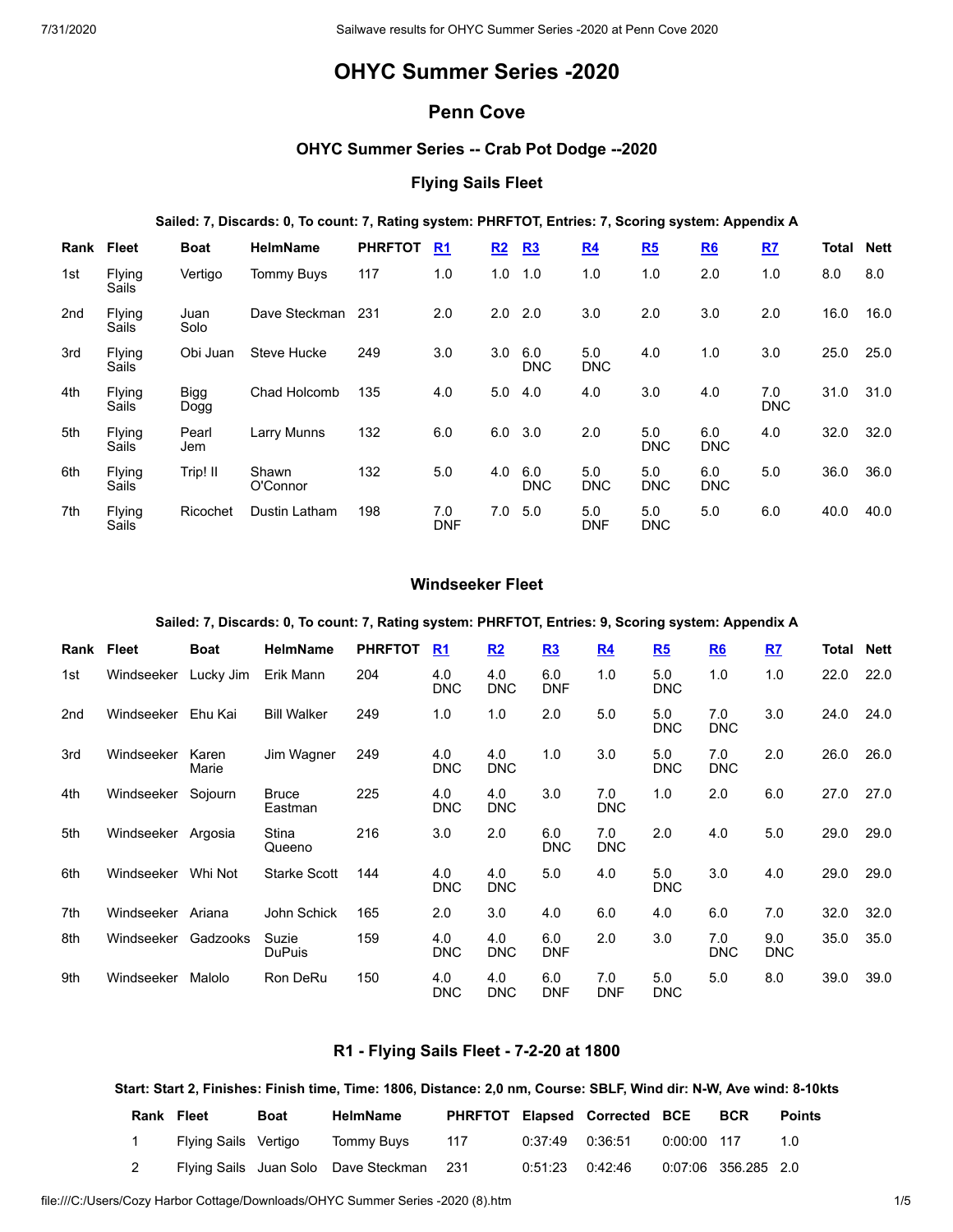7/31/2020 Sailwave results for OHYC Summer Series -2020 at Penn Cove 2020

| Rank Fleet |                        | <b>Boat</b> | <b>HelmName</b>                    | <b>PHRFTOT</b> |            | Elapsed Corrected BCE |         | <b>BCR</b>            | <b>Points</b> |
|------------|------------------------|-------------|------------------------------------|----------------|------------|-----------------------|---------|-----------------------|---------------|
| 3          | Flying Sails Obi Juan  |             | Steve Hucke                        | 249            | 0:54:55    | 0:44:41               | 0:09:37 | 418.605 3.0           |               |
| 4          | Flying Sails Bigg Dogg |             | Chad Holcomb                       | 135            | 0:48:51    | 0:46:21               |         | $0:10:01$ 311.603 4.0 |               |
| 5          | Flying Sails Trip! II  |             | Shawn O'Connor                     | 132            | 0:49:24    | 0:47:05               |         | 0:10:44 321.304 5.0   |               |
| 6          |                        |             | Flying Sails Pearl Jem Larry Munns | 132            | 0:56:26    | 0:53:47               | 0:17:46 | 445.356 6.0           |               |
| 7          | Flying Sails Ricochet  |             | Dustin Latham                      | 198            | <b>DNF</b> |                       |         |                       | 7.0           |

### **R2 - Flying Sails Fleet - 7-2-20 at 1912**

#### Start: Start 2, Finishes: Finish time, Time: 1921, Distance: 1,3 nm, Course: SBF, Wind dir: N-W, Ave wind: 4-6kts

| Rank Fleet     |                        | <b>Boat</b> | <b>HelmName</b>                    | <b>PHRFTOT</b> |         | Elapsed Corrected BCE |         | <b>BCR</b>        | <b>Points</b> |
|----------------|------------------------|-------------|------------------------------------|----------------|---------|-----------------------|---------|-------------------|---------------|
| 1              | Flying Sails           | Vertigo     | <b>Tommy Buys</b>                  | 117            | 0:25:04 | 0:24:26               | 0:00:00 | 117               | 1.0           |
| $\mathcal{P}$  | Flying Sails Juan Solo |             | Dave Steckman                      | 231            | 0:33:05 | 0:27:32               | 0:03:44 | 330.316 2.0       |               |
| 3              | Flying Sails Obi Juan  |             | Steve Hucke                        | 249            | 0:34:17 | 0:27:53               | 0:04:15 | 362.247 3.0       |               |
| 4              | <b>Flying Sails</b>    | Trip! II    | Shawn O'Connor                     | 132            | 0:31:06 | 0:29:38               |         | $0:05:28$ 277.541 | 4.0           |
| 5              | Flying Sails Bigg Dogg |             | Chad Holcomb                       | 135            | 0:32:52 | 0:31:11               | 0:07:07 | 324.551           | 5.0           |
| 6              |                        |             | Flying Sails Pearl Jem Larry Munns | 132            | 0:36:15 | 0:34:33               | 0:10:37 | 414.578 6.0       |               |
| $\overline{7}$ | Flying Sails Ricochet  |             | Dustin Latham                      | 198            | 0:47:09 | 0:40:58               | 0:19:02 | 704.616           | 7.0           |

## **R3 - Flying Sails Fleet - 7-9-20 at 1800**

#### Start: Start 2, Finishes: Finish time, Time: 1807, Distance: 3.2 nm, Course: SWCWF, Wind dir: W, Ave wind: 10-16kts

| Rank         | Fleet                  | <b>Boat</b> | <b>HelmName</b>                    | <b>PHRFTOT</b> |            | Elapsed Corrected | <b>BCE</b> | <b>BCR</b>  | <b>Points</b> |
|--------------|------------------------|-------------|------------------------------------|----------------|------------|-------------------|------------|-------------|---------------|
| $\mathbf{1}$ | <b>Flying Sails</b>    | Vertigo     | <b>Tommy Buys</b>                  | 117            | 0:35:32    | 0:34:38           | 0:00:00    | 117         | 1.0           |
| 2            | Flying Sails Juan Solo |             | Dave Steckman                      | 231            | 0:42:27    | 0:35:20           | 0:00:51    | 246.833 2.0 |               |
| 3            |                        |             | Flying Sails Pearl Jem Larry Munns | 132            | 0:38:12    | 0:36:24           | 0:01:52    | 167.056 3.0 |               |
| 4            | Flying Sails Bigg Dogg |             | Chad Holcomb                       | 135            | 0:40:57    | 0:38:51           | 0:04:27    | 218.677 4.0 |               |
| 5            | Flying Sails Ricochet  |             | Dustin Latham                      | 198            | 0:53:30    | 0:46:29           | 0:13:39    | 454.254 5.0 |               |
| 6            | Flying Sails Obi Juan  |             | Steve Hucke                        | 249            | <b>DNC</b> |                   |            |             | 6.0           |
| 6            | <b>Flying Sails</b>    | Trip! II    | Shawn O'Connor                     | 132            | <b>DNC</b> |                   |            |             | 6.0           |

## **R4 - Flying Sails Fleet - 7-9-20 at 1800**

| <b>Rank Fleet</b> |                       | <b>Boat</b> | <b>HelmName</b>                      | <b>PHRFTOT</b> |            | Elapsed Corrected BCE |         | <b>BCR</b>        | <b>Points</b> |
|-------------------|-----------------------|-------------|--------------------------------------|----------------|------------|-----------------------|---------|-------------------|---------------|
| 1                 | Flying Sails Vertigo  |             | <b>Tommy Buys</b>                    | 117            | 0:33:39    | 0:32:48               | 0:00:00 | - 117             | 1.0           |
| 2                 |                       |             | Flying Sails Pearl Jem Larry Munns   | 132            | 0:37:23    | 0:35:38               | 0:02:59 | 191.001           | -2.0          |
| 3                 |                       |             | Flying Sails Juan Solo Dave Steckman | 231            | 0:43:18    | 0.36:02               | 0:03:54 | 308.279 3.0       |               |
| $\overline{4}$    |                       |             | Flying Sails Bigg Dogg Chad Holcomb  | 135            | 0:40:51    | 0:38:46               |         | $0:06:18$ 259.716 | 4.0           |
| 5                 | Flying Sails Obi Juan |             | Steve Hucke                          | 249            | <b>DNC</b> |                       |         |                   | 5.0           |
| 5                 | Flying Sails Trip! II |             | Shawn O'Connor                       | 132            | <b>DNC</b> |                       |         |                   | 5.0           |
| 5                 | Flying Sails Ricochet |             | Dustin Latham                        | 198            | <b>DNF</b> |                       |         |                   | 5.0           |

# **R5 - Flying Sails Fleet - 7-16-20 at 1803**

Start: Start 1, Finishes: Finish time, Time: 1803, Distance: 6.0nm, Course: SMLMF, Wind dir: W, Ave wind: 10-18kts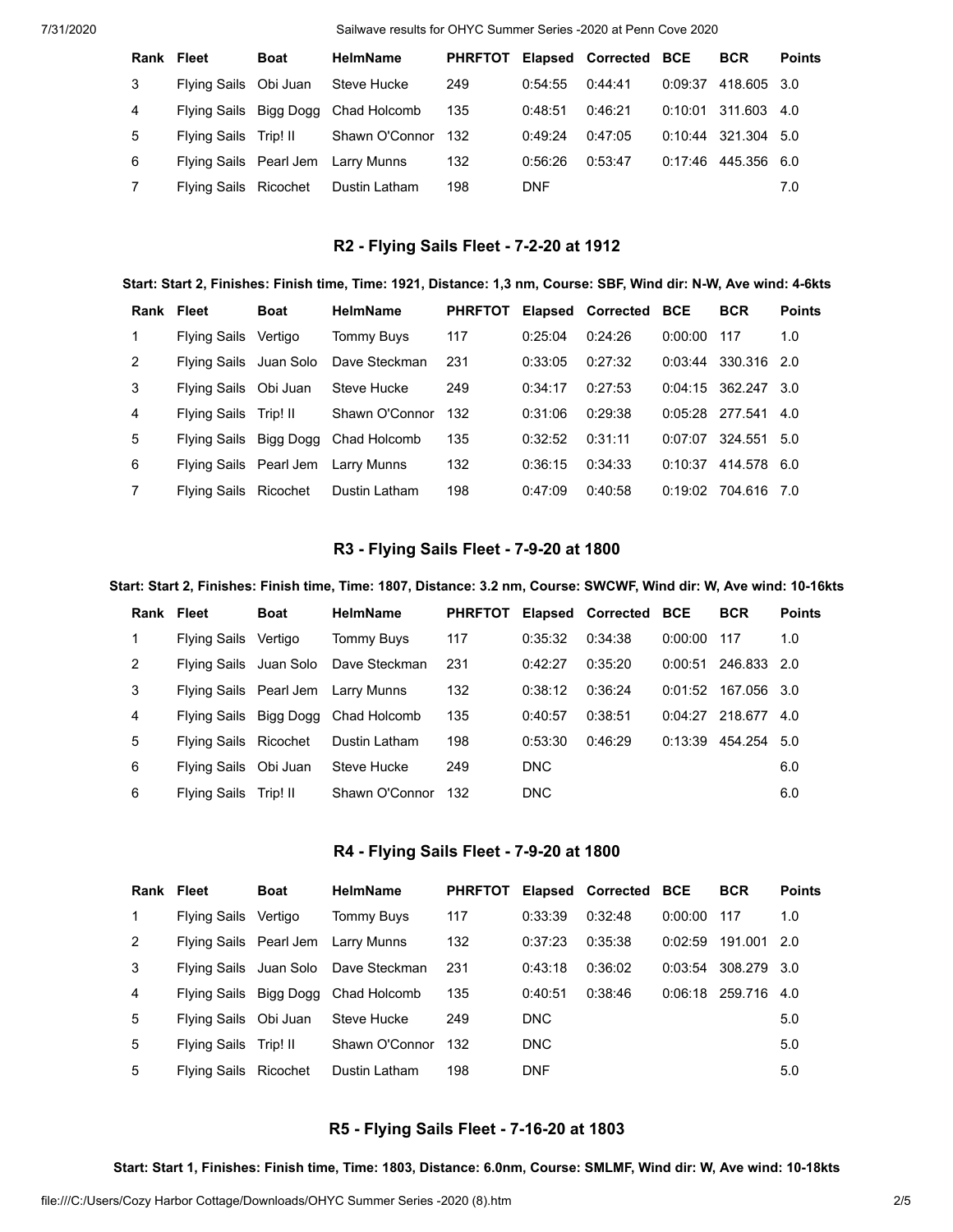7/31/2020 Sailwave results for OHYC Summer Series -2020 at Penn Cove 2020

| Rank Fleet     |                        | <b>Boat</b> | <b>HelmName</b>                      | <b>PHRFTOT</b> |            | <b>Elapsed Corrected BCE</b> |         | <b>BCR</b>            | <b>Points</b> |
|----------------|------------------------|-------------|--------------------------------------|----------------|------------|------------------------------|---------|-----------------------|---------------|
| 1              | Flying Sails Vertigo   |             | Tommy Buys                           | 117            | 1:28:06    | 1:25:51                      | 0:00:00 | 117                   | 1.0           |
| 2              |                        |             | Flying Sails Juan Solo Dave Steckman | 231            | 1:44:54    | 1:27:18                      |         | $0:01:45$ 244.192 2.0 |               |
| 3              | Flying Sails Bigg Dogg |             | Chad Holcomb                         | 135            | 1:34:19    | 1:29:30                      | 0:03:50 | 164.066 3.0           |               |
| $\overline{4}$ | Flying Sails Obi Juan  |             | Steve Hucke                          | 249            | 1:53:48    | 1:32:35                      |         | $0:08:16$ 311.573     | 4.0           |
| 5              |                        |             | Flying Sails Pearl Jem Larry Munns   | 132            | DNC        |                              |         |                       | 5.0           |
| 5              | <b>Flying Sails</b>    | Trip! II    | Shawn O'Connor                       | 132            | DNC        |                              |         |                       | 5.0           |
| 5              | Flying Sails Ricochet  |             | Dustin Latham                        | 198            | <b>DNC</b> |                              |         |                       | 5.0           |

# **R6 - Flying Sails Fleet - 7-23-20 at 1803**

| <b>Rank Fleet</b> |                        | <b>Boat</b> | <b>HelmName</b>                      | <b>PHRFTOT</b> |            | Elapsed Corrected BCE |               | <b>BCR</b>        | <b>Points</b> |
|-------------------|------------------------|-------------|--------------------------------------|----------------|------------|-----------------------|---------------|-------------------|---------------|
| $\mathbf{1}$      | Flying Sails Obi Juan  |             | Steve Hucke                          | 249            | 1:16:52    | 1:02:32               | $0:00:00$ 249 |                   | 1.0           |
| 2                 | <b>Flying Sails</b>    | Vertigo     | Tommy Buys                           | 117            | 1:05:05    | 1:03:25               | 0:00:55       | 126.517 2.0       |               |
| 3                 |                        |             | Flying Sails Juan Solo Dave Steckman | 231            | 1:16:39    | 1:03:48               | 0:01:31       | 246.748 3.0       |               |
| 4                 | Flying Sails Bigg Dogg |             | Chad Holcomb                         | 135            | 1:13:48    | 1:10:02               |               | $0:07:54$ 217.123 | 4.0           |
| 5                 | Flying Sails Ricochet  |             | Dustin Latham                        | 198            | 1:25:25    | 1:14:14               | 0:13:27       | 337.874 5.0       |               |
| 6                 |                        |             | Flying Sails Pearl Jem Larry Munns   | 132            | DNC.       |                       |               |                   | 6.0           |
| 6                 | Flying Sails           | Trip! II    | Shawn O'Connor                       | 132            | <b>DNC</b> |                       |               |                   | 6.0           |

# **R7 - Flying Sails Fleet - 7-30-20 at 1803**

| <b>Rank Fleet</b> |                        | <b>Boat</b> | <b>HelmName</b>   | <b>PHRFTOT</b> |            | Elapsed Corrected BCE |         | <b>BCR</b>        | <b>Points</b> |
|-------------------|------------------------|-------------|-------------------|----------------|------------|-----------------------|---------|-------------------|---------------|
| $\mathbf{1}$      | <b>Flying Sails</b>    | Vertigo     | <b>Tommy Buys</b> | 117            | 1:14:12    | 1:12:19               | 0:00:00 | 117               | 1.0           |
| $\mathcal{P}$     | Flying Sails Juan Solo |             | Dave Steckman     | 231            | 1:28:25    | 1:13:35               |         | $0:01:32$ 244.797 | 2.0           |
| 3                 | Flying Sails Obi Juan  |             | Steve Hucke       | 249            | 1:34:56    | 1:17:14               | 0:06:03 | 303.376 3.0       |               |
| $\overline{4}$    | Flying Sails Pearl Jem |             | Larry Munns       | 132            | 1:21:11    | 1:17:22               | 0:05:19 | 179.775           | 4.O           |
| 5                 | Flying Sails Trip! II  |             | Shawn O'Connor    | 132            | 1:26:56    | 1:22:51               | 0:11:04 | 231.463 5.0       |               |
| 6                 | Flying Sails Ricochet  |             | Dustin Latham     | 198            | 1:37:41    | 1:24:53               | 0:14:28 | 328.097           | 6.0           |
| $\overline{7}$    | Flying Sails Bigg Dogg |             | Chad Holcomb      | 135            | <b>DNC</b> |                       |         |                   | 7.0           |

## **R1 - Windseeker Fleet - 7-2-20 at 1800**

| Rank Fleet |                    | <b>Boat</b>            | <b>HelmName</b>    | <b>PHRFTOT</b> |            | <b>Elapsed Corrected BCE</b> |         | <b>BCR</b> | <b>Points</b> |
|------------|--------------------|------------------------|--------------------|----------------|------------|------------------------------|---------|------------|---------------|
| 1          | Windseeker         | Fhu Kai                | <b>Bill Walker</b> | 249            | 0:58:48    | 0:47:50                      | 0:00:00 | 249        | 1.0           |
| 2          | Windseeker Ariana  |                        | John Schick        | 165            | 1:02:17    | 0:56:37                      | 0:09:40 | 296.333    | 2.0           |
| 3          | Windseeker Argosia |                        | Stina Queeno       | 216            | 1:07:58    | 0:57:40                      | 0:11:36 | 373.561    | 3.0           |
| 4          | Windseeker         | Lucky Jim              | Erik Mann          | 204            | <b>DNC</b> |                              |         |            | 4.0           |
| 4          |                    | Windseeker Karen Marie | Jim Wagner         | 249            | DNC        |                              |         |            | 4.0           |
| 4          | Windseeker Sojourn |                        | Bruce Eastman      | 225            | <b>DNC</b> |                              |         |            | 4.0           |
| 4          | Windseeker         | Whi Not                | Starke Scott       | 144            | DNC        |                              |         |            | 4.0           |
| 4          | Windseeker         | Gadzooks               | Suzie DuPuis       | 159            | <b>DNC</b> |                              |         |            | 4.0           |
| 4          | Windseeker         | Malolo                 | Ron DeRu           | 150            | DNC        |                              |         |            | 4.0           |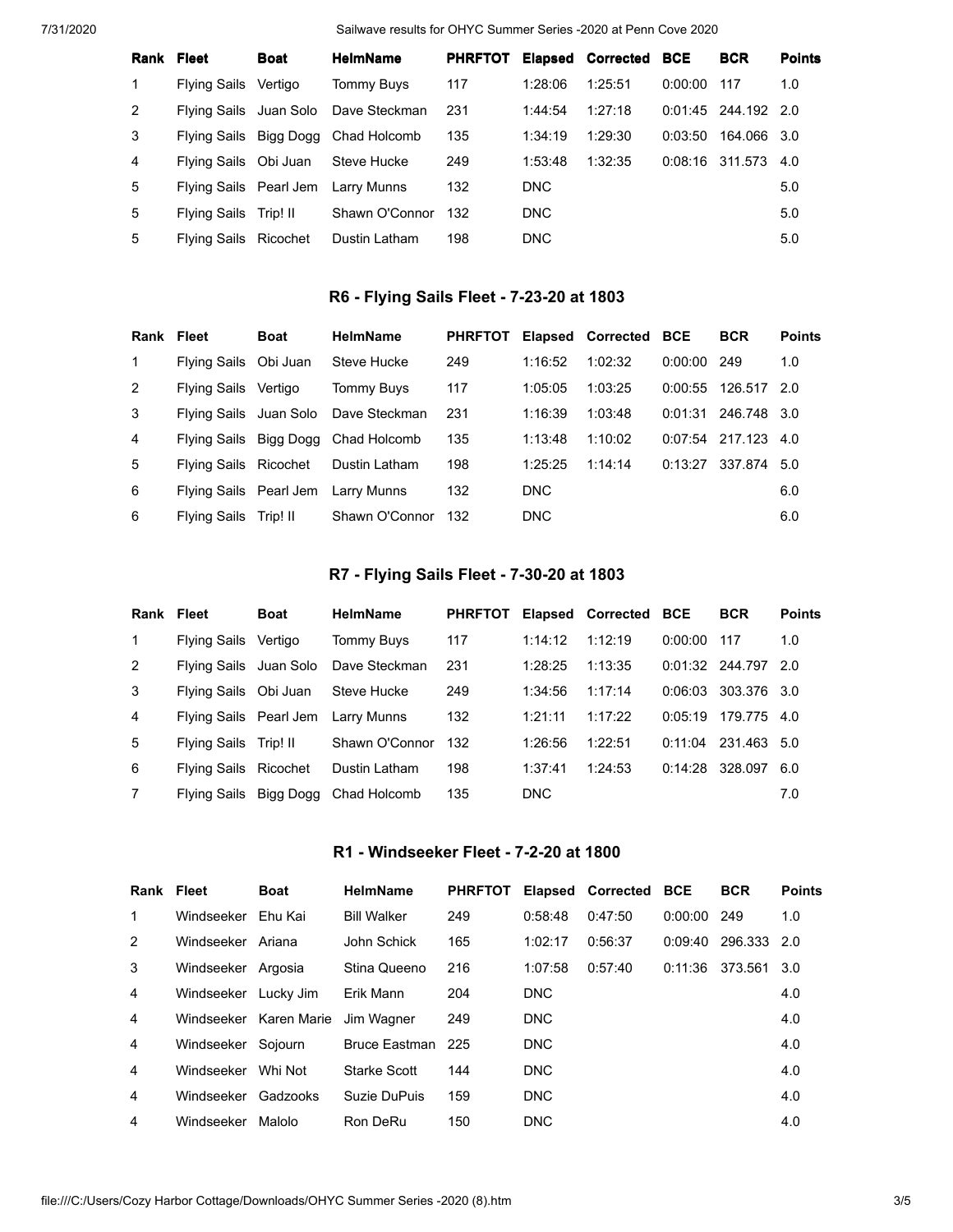### **R2 - Windseeker Fleet - 7-2-20 at 1912**

|            | <b>Boat</b> | <b>HelmName</b>                                                                                                                                              | <b>PHRFTOT</b> |                   |         |         | <b>BCR</b>            | <b>Points</b>  |
|------------|-------------|--------------------------------------------------------------------------------------------------------------------------------------------------------------|----------------|-------------------|---------|---------|-----------------------|----------------|
|            |             | <b>Bill Walker</b>                                                                                                                                           | 249            | 0:43:25           | 0:35:19 | 0:00:00 |                       | 1.0            |
|            |             | Stina Queeno                                                                                                                                                 | 216            | 0:49:34           | 0:42:04 | 0:07:57 | 362.179 2.0           |                |
|            |             | John Schick                                                                                                                                                  | 165            | 0:57:06           | 0:51:55 |         | 500.815 3.0           |                |
|            |             | Erik Mann                                                                                                                                                    | 204            | <b>DNC</b>        |         |         |                       | 4.0            |
|            |             |                                                                                                                                                              | 249            | <b>DNC</b>        |         |         |                       | 4.0            |
|            |             |                                                                                                                                                              |                | DNC               |         |         |                       | 4.0            |
| Windseeker |             | Starke Scott                                                                                                                                                 | 144            | <b>DNC</b>        |         |         |                       | 4.0            |
| Windseeker |             | Suzie DuPuis                                                                                                                                                 | 159            | <b>DNC</b>        |         |         |                       | 4.0            |
| Windseeker | Malolo      | Ron DeRu                                                                                                                                                     | 150            | <b>DNC</b>        |         |         |                       | 4.0            |
|            | Rank Fleet  | Windseeker Fhu Kai<br>Windseeker Argosia<br>Windseeker Ariana<br>Windseeker Lucky Jim<br>Windseeker Karen Marie<br>Windseeker Sojourn<br>Whi Not<br>Gadzooks | Jim Wagner     | Bruce Eastman 225 |         |         | Elapsed Corrected BCE | 249<br>0:18:15 |

## **R3 - Windseeker Fleet - 7-9-20 at 1800**

| Rank Fleet     |                      | <b>Boat</b>            | <b>HelmName</b>     | <b>PHRFTOT</b> |            | Elapsed Corrected BCE |                  | <b>BCR</b>            | <b>Points</b> |
|----------------|----------------------|------------------------|---------------------|----------------|------------|-----------------------|------------------|-----------------------|---------------|
| 1              |                      | Windseeker Karen Marie | Jim Wagner          | 249            | 0:32:45    | 0:26:39               | 0:00:00          | 249                   | 1.0           |
| 2              | Windseeker           | Fhu Kai                | <b>Bill Walker</b>  | 249            | 0:32:48    | 0:26:41               | $0:00:03$ 250.22 |                       | 2.0           |
| 3              | Windseeker Sojourn   |                        | Bruce Eastman 225   |                | 0:32:05    | 0:26:55               |                  | $0:00:19$ 232.735 3.0 |               |
| $\overline{4}$ | Windseeker           | Ariana                 | John Schick         | 165            | 0:36:26    | 0:33:07               | 0:07:08          | 338.862               | 4.0           |
| 5              | Windseeker           | Whi Not                | <b>Starke Scott</b> | 144            | 0:35:27    | 0:33:12               | 0:07:00          | 314.872 5.0           |               |
| 6              | Windseeker Lucky Jim |                        | Erik Mann           | 204            | <b>DNF</b> |                       |                  |                       | 6.0           |
| 6              | Windseeker Argosia   |                        | Stina Queeno        | 216            | DNC        |                       |                  |                       | 6.0           |
| 6              | Windseeker           | Gadzooks               | Suzie DuPuis        | 159            | <b>DNF</b> |                       |                  |                       | 6.0           |
| 6              | Windseeker           | Malolo                 | Ron DeRu            | 150            | <b>DNF</b> |                       |                  |                       | 6.0           |

## **R4 - Windseeker Fleet - 7-9-20 at 1800**

### Start: Start 1, Finishes: Finish time, Time: 1850, Distance: 2nm, Course: SWCF, Wind dir: W, Ave wind: 12-18kts

| Rank Fleet     |                    | <b>Boat</b> | <b>HelmName</b>    | <b>PHRFTOT</b> |            | Elapsed Corrected BCE |         | <b>BCR</b>      | <b>Points</b> |
|----------------|--------------------|-------------|--------------------|----------------|------------|-----------------------|---------|-----------------|---------------|
| 1              | Windseeker         | Lucky Jim   | Erik Mann          | 204            | 0:25:53    | 0:22:19               | 0:00:00 | 204             | 1.0           |
| 2              | Windseeker         | Gadzooks    | Suzie DuPuis       | 159            | 0:26:06    | 0:23:56               |         | 0:01:46 210.312 | 2.0           |
| 3              | Windseeker         | Karen Marie | Jim Wagner         | 249            | 0:32:10    | 0:26:10               | 0:04:44 | 387.038 3.0     |               |
| 4              | Windseeker         | Whi Not     | Starke Scott       | 144            | 0:28:23    | 0:26:35               | 0:04:34 | 276.827         | 4.0           |
| 5              | Windseeker         | Fhu Kai     | <b>Bill Walker</b> | 249            | 0:34:27    | 0:28:02               | 0:07:01 | 453.553 5.0     |               |
| 6              | Windseeker         | Ariana      | John Schick        | 165            | 0:33:39    | 0:30:35               | 0:09:06 | 430.249         | 6.0           |
| $\overline{7}$ | Windseeker         | Sojourn     | Bruce Eastman      | 225            | DNC.       |                       |         |                 | 7.0           |
| $\overline{7}$ | Windseeker Argosia |             | Stina Queeno       | 216            | <b>DNC</b> |                       |         |                 | 7.0           |
|                | Windseeker         | Malolo      | Ron DeRu           | 150            | <b>DNF</b> |                       |         |                 | 7.0           |

## **R5 - Windseeker Fleet - 7-16-20 at 1803**

| Rank Fleet |                    | <b>Boat</b> | <b>HelmName</b>   |                  | PHRFTOT Elapsed Corrected BCE |             | <b>BCR</b>          | <b>Points</b> |
|------------|--------------------|-------------|-------------------|------------------|-------------------------------|-------------|---------------------|---------------|
|            | Windseeker Sojourn |             | Bruce Eastman 225 | 1:13:37  1:01:45 |                               | 0:00:00 225 |                     | 1.0           |
|            | Windseeker Argosia |             | Stina Queeno 216  | 1:14:44 1:03:25  |                               |             | 0:01:58 236.756 2.0 |               |